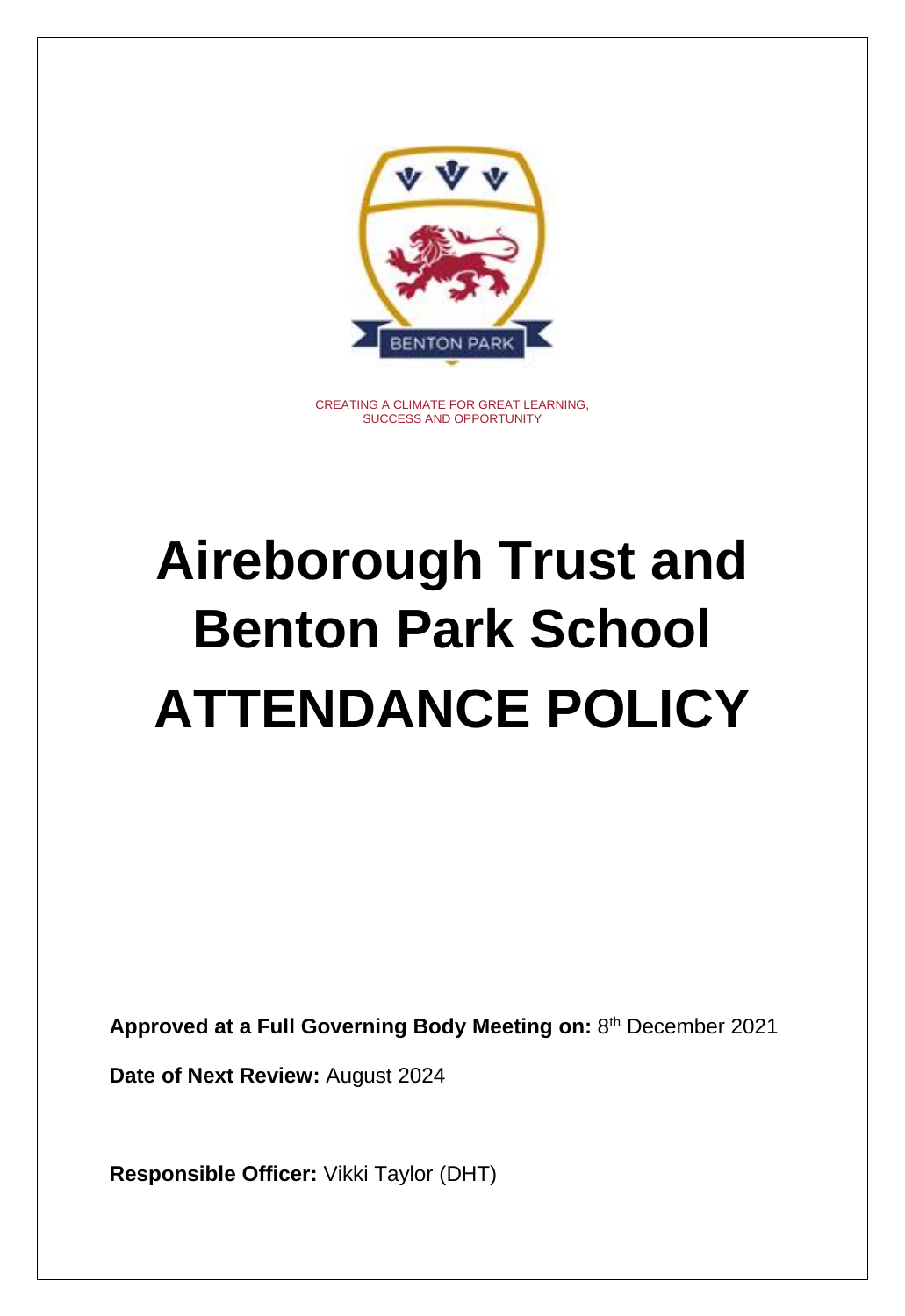**Key: Red = Consistent across all policies**

**Green = To be determined by the school**

**Contents:** 

**Section 1: Introduction, Ethos & Background**

**Section 2: Roles & Responsibilities**

**Section 3: Supporting Attendance (half & half)**

**Section 4: Managing Absence**

# **Section 1: Introduction, Ethos and Background**

This policy sets out the procedures through which we seek to raise attendance, improve punctuality and, as a consequence, raise levels of achievement.

This policy is written with regard for the legal powers and duties included in the following:

- The Education Act 1996 sections  $434(1)(3)(4)8(6)$  and  $458(4)8(5)$ ;
- The Education (Pupil Registration) (England) Regulations 2006;
- The Education (Pupil Registration) (England) (Amendment) Regulations 2010; and
- The Education (Pupil Registration) (England) (Amendment) Regulations 2011

We believe that there is a clear link between attendance and positive outcomes for children and young people. Research findings and learning from best practice show that:

- Students must attend regularly to achieve their full potential
- Students who miss out on school can feel vulnerable and left behind
- Leave in term time is disruptive and can seriously affect your child's education.
- Students who consistently miss 17+ days in a school year lose one full grade in their GCSEs
- Unauthorised absence can lead to prosecution.

The following shows the link between % attendance at school and number of days absent:

- 98% = Fewer than 4 days absent in one school year.
- 95% = Fewer than 10 days absent in one school year.
- $\bullet$  90% = 4 weeks (20 days) absent in one school year.
- $\cdot$  85% = 5½ weeks (28 days) absent in one school year.
- $\cdot$  80% = 7½ weeks (38 days) absent in one school year.

Over a period of 5 school years, students with an average attendance of 85‐90% will have missed half a school year of education, while students with an average attendance of 80% over the same period will have missed a whole school year.

Our aim is to therefore is to encourage full attendance for all students at Benton Park School.

We do this by:

- Creating a warm and welcoming environment
- Ensuring that students feel safe at all times
- Developing a strong sense of citizenship within our students
- Offering a curriculum that engages and inspires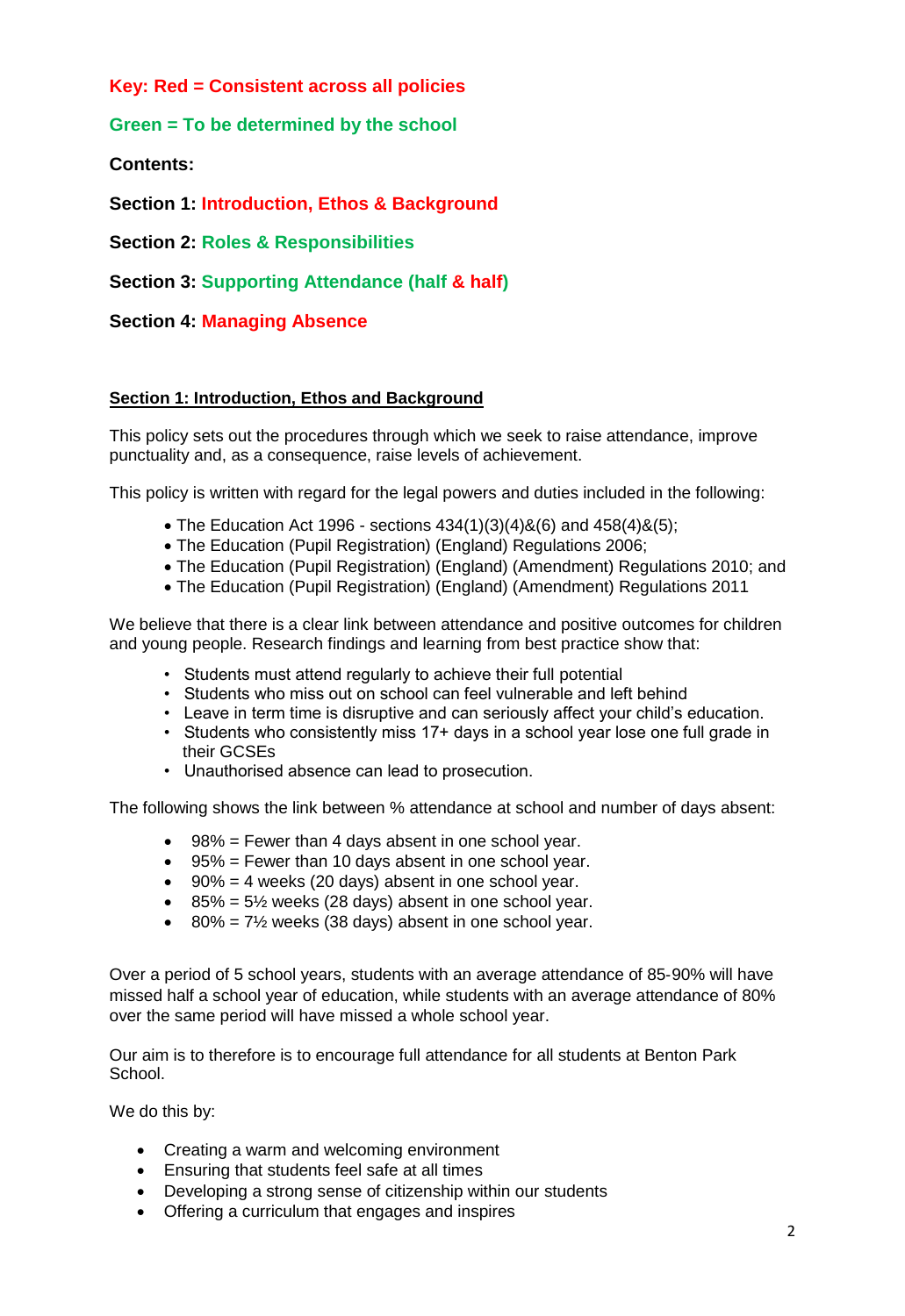- Ensuring high quality teaching at all times
- Encouraging, praising and celebrating achievement and success

This policy outlines the process by which parents/carers can request leave under exceptional circumstances for their child(ren). In addition, this policy provides clear procedures regarding absence through illness and the school's response to illness and absence. This policy follows the latest Government legislation and guidelines and is the culmination of detailed consultation with Leeds City Council. It has been developed and agreed by the Aireborough Family of Schools to ensure consistency, fairness and clear decision-making in relation to school attendance and absence.

# **Section 2: Roles and Responsibilities**

At Benton Park School we are clear that attendance is everybody's responsibility. By working in partnership with parents, carers, students and other professionals, we seek to ensure every child has an attendance that meets or exceeds the Benton Park School target of 97%. Outlined below are the roles and responsibilities of key staff within school and how they will help to ensure this target is achieved:

## **Deputy Headteacher: Attendance Lead**

The Deputy Headteacher with responsibility for attendance will provide a strategic lead throughout the school through effective line management of the school's Attendance Officer, liaising with key pastoral colleagues about attendance, ensuring compliance with the policy outlined and having oversight of improvement strategies, particularly of targeted cohorts of students and those at risk of becoming persistent absentees. The Deputy Headteacher will also be responsible for data analysis and reporting to the Senior Leadership Team and Governing Body.

## **Key Stage Leaders**

Key Stage Leaders will have an overview of attendance and priorities within their key stage. Alongside the Deputy Headteacher and the school's Attendance Officer, they will be instrumental in identifying attendance trends for both individuals and cohorts of students. Alongside this, Key Stage Leaders will be responsible for identifying barriers to attendance and developing and implementing strategies to help students overcome these barriers. Key Stage Leaders will be integral in ensuring attendance remains a priority for staff and children within their key stage and will do so through regular communication with students and parents/carers, sharing of data, supporting significant attendance cases and rewarding both excellent and improving attendance.

# **Pastoral Staff**

Pastoral staff will support the Key Stage Leader in using data to identify priorities, recognise barriers to attendance and plan to overcome them. Pastoral staff will work directly with students to assess and review attendance, set targets as appropriate, liaise with the school's attendance officer in supporting good attendance and review progress of students as risk of low or decreasing attendance. They will also be integral to supporting, and challenging, students with poor punctuality, whether to school or lessons. Pastoral staff will be involved in the communication about attendance to staff, students and parents/carers. Pastoral staff will support the successful reintegration of students after extended periods of absence on a caseby-case basis, depending on the individual student's circumstances.

#### **Attendance Officer**

The Attendance Officer plays a critical role in the management of absence of all students in school. They are the key point of contact between home and school and will ensure contact is made with parents/carers about absence and attendance concerns. Where absence is an ongoing issue, the Attendance Officer will provide a bridge between home and school and will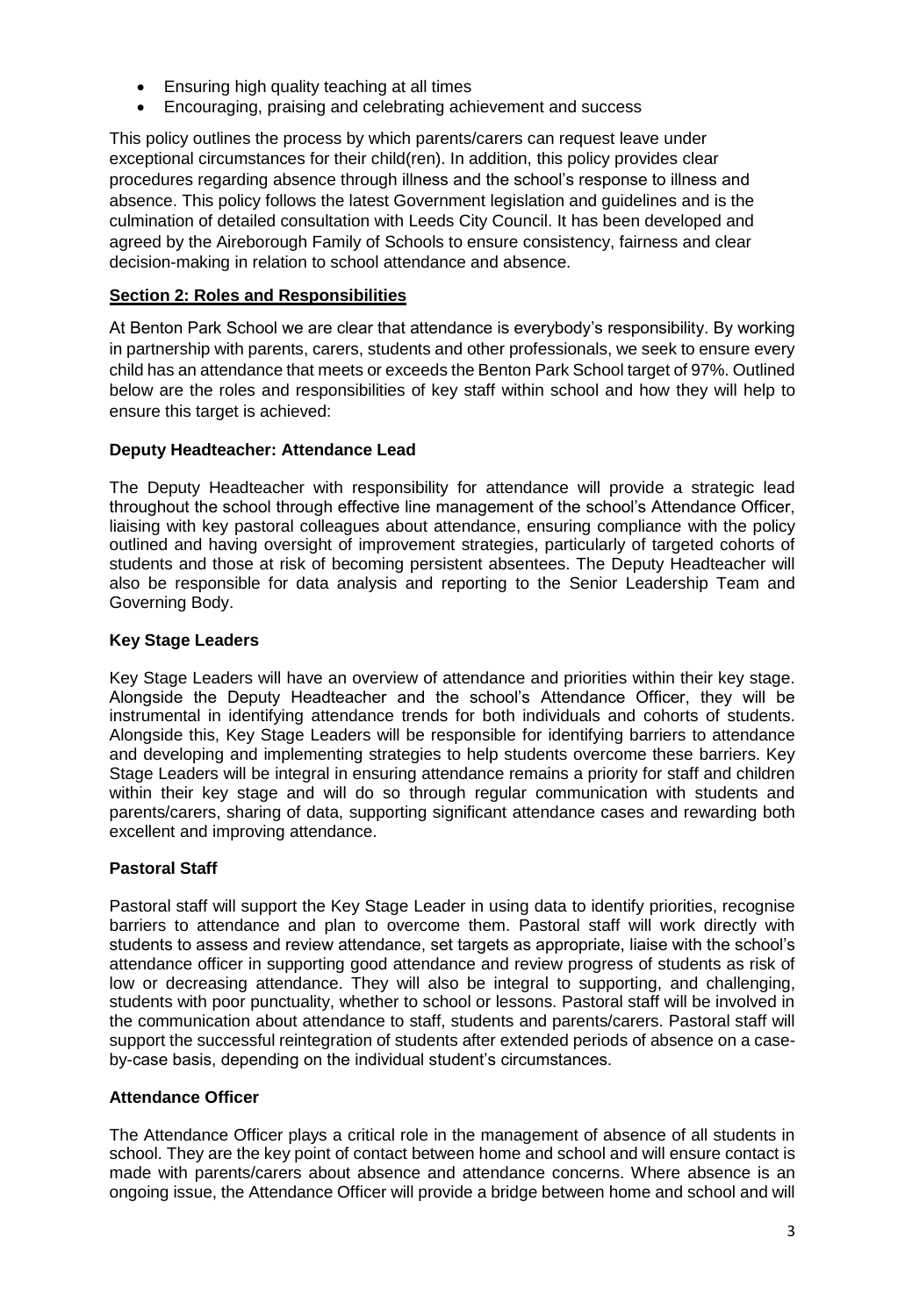develop an understanding of the barriers to attendance and, through liaison with other colleagues in school, plan to overcome those barriers. Regular contact will be made with home to ensure the student and family are supported to make the required improvements.

As well as the attendance of children in the school building, the Attendance Officer, in liaison with other pastoral staff, will support and monitor the attendance of any students attending offsite learning opportunities. The Attendance Officer will identify key cohorts of students to be monitored, and liaise with Key Stage Teams and the Deputy Headteacher about the best way to implement appropriate strategies to improve the attendance of those identified students.

The Attendance Officer will lead on the 'Fast Track' part of the attendance system by monitoring data and trends, issuing warning letters, monitoring for improvement and following up the appropriate course of action.

The Attendance Officer is responsible for producing Fire Registers each day, and ensuring that these are available as and when required.

The Attendance Officer will work with the Key Stage Leaders and Deputy Headteacher to identify particular cohorts where additional support is required. In these cases, the Attendance Officer will track and log all actions and interventions and, where attendance remains a concern, they will prepare the evidence for prosecutions. They will also be responsible, alongside the safeguarding team, for reporting children as missing education in line with the locally agreed CME protocols.

The Attendance Officer will ensure that registers are completed and that follow up systems are in place where there are any concerns. They, alongside pastoral staff, will respond to any gaps in attendance on a lesson-by-lesson basis, instigating safeguarding checks and notifying parents in the case of any unaccounted absence or other concerns as appropriate. This will usually by via SIMS In Touch text message.

# **Form Tutors**

Form Tutors have a critical role in supporting their Form Group's attendance. As well as taking the register for morning registration, they should be aware of general attendance patterns, reasons for absence, who the persistent absentees are in their Form Group and support all efforts to improve attendance. The Form Tutor will be central to ensuring attendance improvements are recognised early and that good and improving attendance is celebrated. Where appropriate, Form Tutors will escalate concerns, intelligence and information with regards to absence. Form Tutors will play an integral role in ensuring the students' school planner reflects current and cumulative attendance and liaising with the Attendance Office and pastoral staff where there are any concerns.

#### **Classroom Teachers**

It is the classroom teacher's responsibility to ensure that the register is completed within the first five minutes of every lesson. Where students have been present previously in the day, but are currently not in lesson, the classroom teacher should report this to the Attendance Officer and relevant Key Stage Team, to enable safeguarding checks to be implemented. If a student arrives late to the lesson, SIMS should be updated as quickly as possible. Classroom teachers should plan for and provide catch-up work as appropriate for students whose absence has meant that they have missed learning.

#### **Parents/Carers**

It is the role of the parent/carer to promote the value of good attendance and punctuality. They should inform the school if their child is going to be absent by 8.30am, either via the school attendance phone number or the school's attendance email address. Any known absences should be passed on to school via the student's planner. Where applicable, the parent/carer has responsibility for informing school if there are any known barriers to the child attending school, so that support strategies can be put in place to address and resolve these.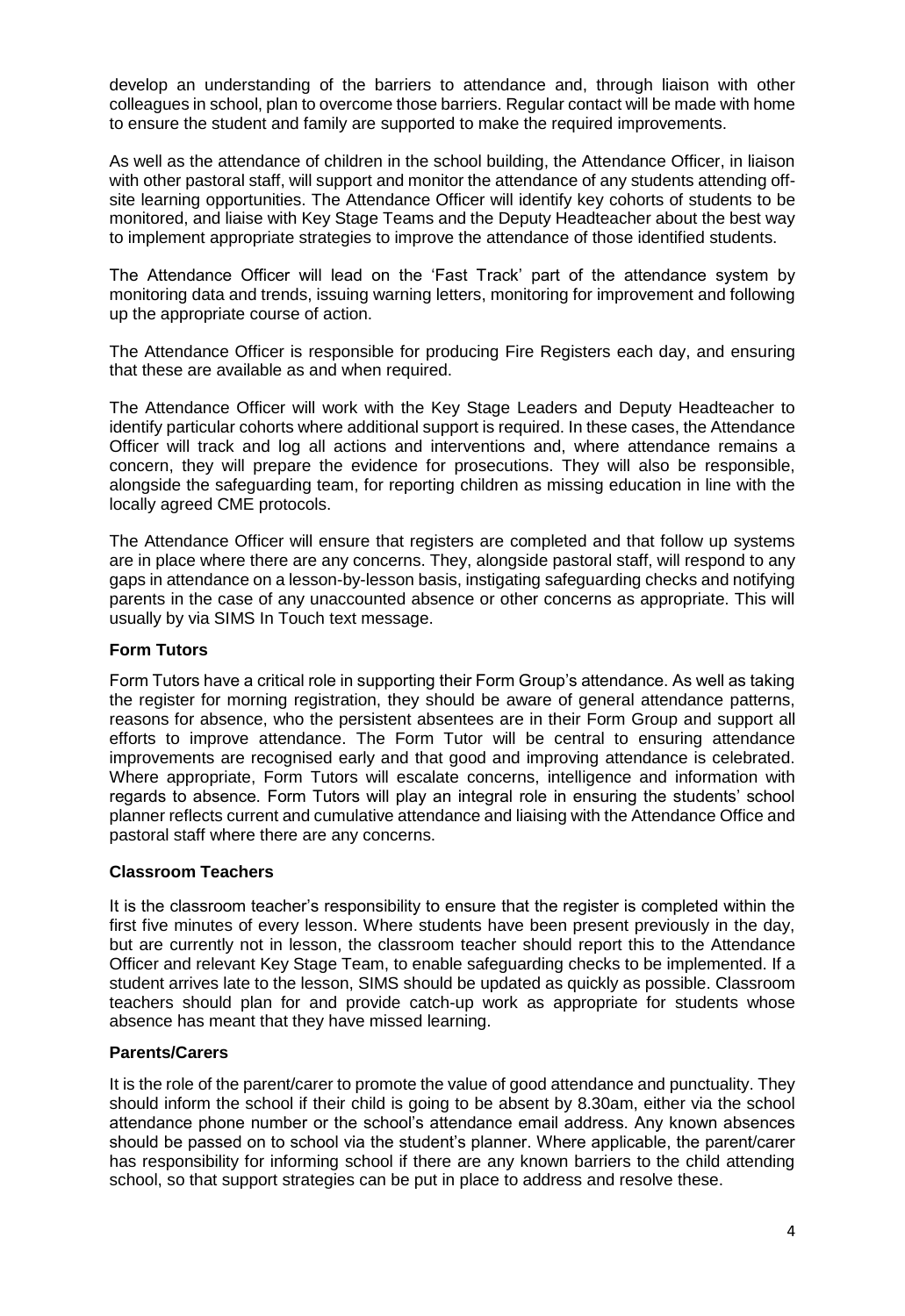# **Section 3: Supporting Attendance**

In order to support excellent attendance, we will record two attendance sessions a day (AM and PM) and report on student attendance at fixed periods throughout the year. During lessons, we will ensure registers are complete and that all children are accounted for, as this is a key part of our safeguarding protocols. Students with great attendance will be acknowledged and celebrated through the use of achievement points and, therefore, eligibility for the school's rewards incentives. Students who we feel need to improve their attendance will be set targets and supported in identifying barriers to attendance and, wherever possible, removing or overcoming these barriers.

Attendance data will be used to plan for effective strategies, to analyse the impact of the school's work and identify priorities and areas for improvement. Data will be used to:

- Monitor individual absence and lateness to both school and lessons
- Identify patterns and trends in attendance and punctuality
- Identify students who should be celebrated for excellent attendance or significant improvement

#### **Term Time Absence and Requests for Leave**

Parents/carers do not have the right to remove their children from school during term time without prior permission and agreement by the Headteacher. In the event of exceptional circumstances, parents may request leave during term time in writing to the Headteacher. Each application will be considered by the Headteacher, or the member of Senior Leadership with delegated responsibility, who will decide whether or not the absence is to be authorised and the number of days. **Please note that leave will not be considered retrospectively.**

**Please note, it has been agreed across the Aireborough Learning PartnershipTrust that we cannot take into consideration the impact of other Local Authority school holidays, continental shift patterns or public service shift patterns when considering holiday and leave requests.** 

#### **Fixed Penalty Fines**

Under the latest Government Legislation parents/carers who take their children out of school during term time, without authorisation, will be issued with a Fixed Penalty fine by the Local Authority and could face possible prosecution in court.

In Leeds, a penalty notice will be issued for unauthorised absences of five days or more within a twelve week period and as an Aireborough Learning Partnership Trust School, we are fully committed to this policy.

The penalty notice includes absences for holidays, as well as other unauthorised absence. If a penalty notice is issued, it will be for the whole period of absence, meaning that the penalty would be the same for an absence of five days or ten days.

Fines are issued for each parent and each child so, for example, a family of four with two parents and two children will be fined a total of £240. The penalty will double if the notice is not paid within 21 working days. If it remains unpaid, it will be passed for prosecution at the Magistrates Court.

#### **Section 4: School Responses to Absence**

At Benton Park School, we value excellent attendance and work in close partnership with parents and carers to ensure every child is fully accessing their education. As with every school, and in line with DFE guidance, we make a distinction between 'authorised absence' and 'unauthorised absence'. Below are some examples of both, but please be aware this list is not exhaustive: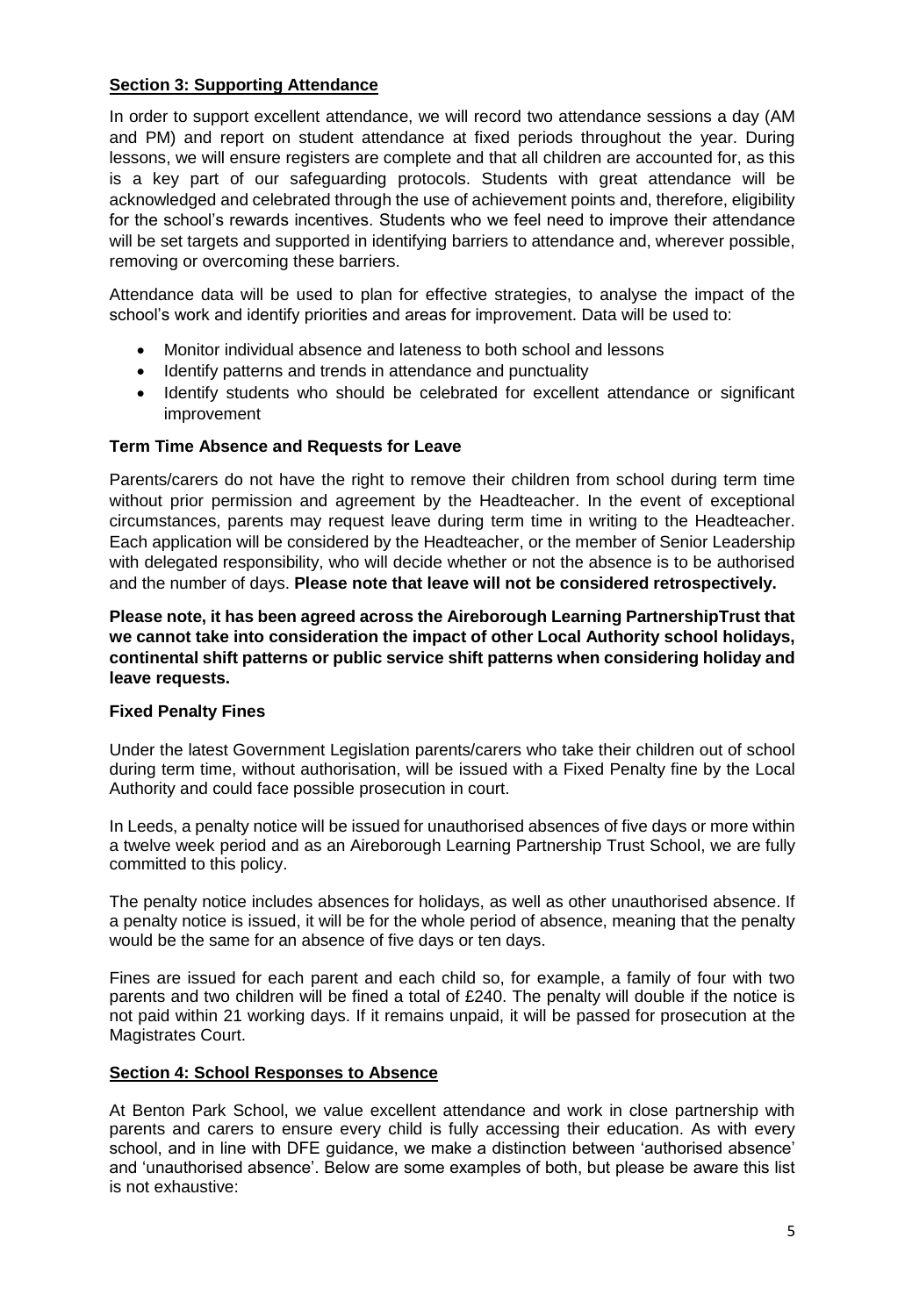| <b>Authorised Absence</b>                                                                      | <b>Unauthorised absence</b>                                                                         |
|------------------------------------------------------------------------------------------------|-----------------------------------------------------------------------------------------------------|
| Medical appointment (with letter)<br>Family bereavement<br>Religious observance (one day only) | Unexplained absences<br>Family holiday during term time<br>$\bullet$<br>Truancy<br><b>Birthdays</b> |

Our responses to non-attendance are evidence based and intended to be implemented at the point of most impact. Below are the key stages for parents and carers to be aware of:

- **Above 97%** Attendance is excellent and a cause of celebration.
- **92% - 97%** Attendance could be improved. Form Tutors will monitor.
- **90 – 92%** Attendance is a concern. Appropriate strategies will be put in place to support the required improvements. Regular monitoring will be undertaken by the Attendance Officer and pastoral staff. Contact will be made with parents/carers
- **Below 90%** Monitoring by the Attendance Officer and pastoral staff will be put in place. Absence due to illness will no longer be authorised without a medical note. Targets for improvement will be set and an appropriate monitoring process put in place. Regular contact between home and school will be put in place.

If there is **NO** improvement within a 2 week period, the Key Stage Leader will arrange a meeting with the student and their parent/carer and an improvement plan will be agreed, implemented and monitored for impact.

Where there are concerns with a student's attendance, communication will be made with parents/carers and meetings arranged to discuss any issues. Individual strategies will be put in place to ensure the student's attendance improves, and these will be monitored by the Attendance Officer and the Key Stage Leader.

Where there are safeguarding concerns linked to a student's absence, these will be referred to the school's Safeguarding Officers, following normal school procedures.

# **PERSISTENT ABSENTEES (Attendance of 90% or below)**

Those students who remain in this category following initial notification will be subject to an individual Attendance Improvement Plan.

#### **Students commencing school in Year 7**

The importance of good attendance and punctuality is clearly expressed at the Parents' Introduction Evening and forms part of the learning contract between school and parents.

Primary school records and liaison will be used by the Key Stage Leader to identify potential poor attendees who should be targeted for close monitoring from the beginning of term.

In the case of Year 7 students, as soon as any indicator of unsatisfactory attendance is triggered, parents will be contacted and a meeting arranged in order to discuss strategies for improvement.

At the end of the first term, students with attendance less than 90% and/or with more than four interrupted weeks absence will be contacted by Key Stage Leader and advice and help offered in order to improve attendance. An Attendance Improvement Plan will be agreed, implemented and monitored for impact.